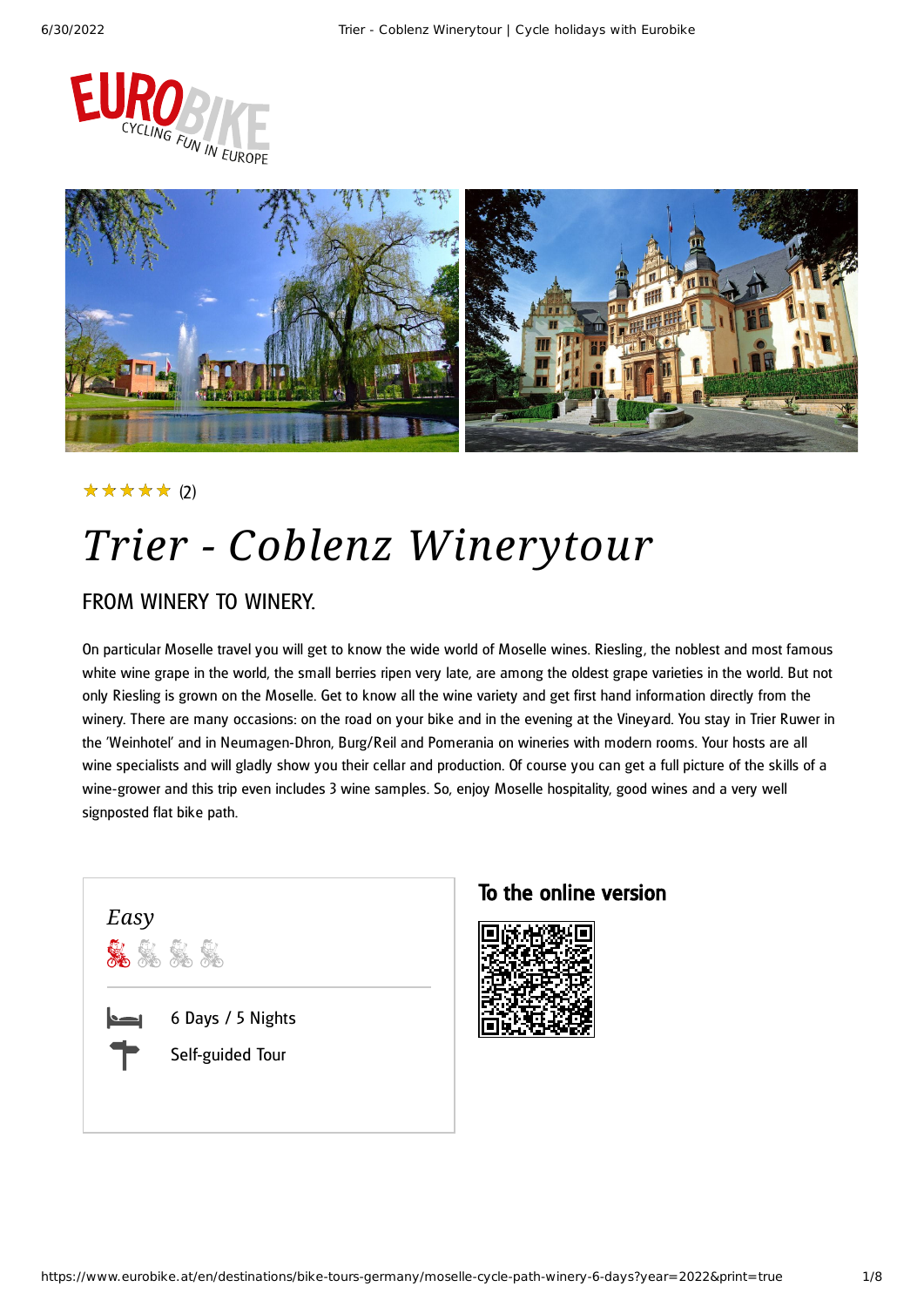# *Itinerary*

### *Arrival in [Trier/Ruwetal](#page-1-0)*

<span id="page-1-0"></span>Arrive early in the idyllic Ruwertal at the gates to Trier. You will stay in the middle of the vineyards in a beautiful hotel with its own vineyards.

### DAY  $\overline{\phantom{0}}$

DAY 3

DAY 1

### *Trier/Ruwetal – [Neumagen-Dhron/Piesport](#page-1-1)* approx. 40-45 km

<span id="page-1-1"></span>Accompanied by vines, you roll through the Ruwer valley along the Moselle, where the old ferry tower of Schweich is located. Marvel at the small wine-growing village Mehring with the famous Villa Rustica, a ruin, that was in Roman times a magnificent country house. Stroll through Mehring's lovingly crafted so-called Moselle streets and don't be afraid to open the doors of vine-ranked wineries. Take the afternoon. In the afternoon take a detour to the left side of the Moselle to Trittenheim, because here lures a walk on the wine educational trail, which informs about the work year of the wine-maker, native grape varieties and grape breeding, before you reach Neumagen -Dhron, the oldest wine village in Germany or at the nice little wine village Piesport with its nice cafes, wineries and wine taverns.

### *[Neumagen-Dhron/Piesport](#page-1-2) – Burg/Reil* approx. 55 km

<span id="page-1-2"></span>Discover Bernkastel-Kues, stroll through the beautiful market square, past the proud half-timbered houses and educate yourself in the famous wine museum. Get information about wine cultivation on steep slopes, on the different varieties of all the work in the vineyard and in the cellar, wine storage, and of course the wine culture. After this worthwhile break you continue to cycle right on the banks of the Moselle to Zeltingen along the worldrenowned vineyards Zeltinger Himmelreich, Schlossberg, Sonnenuhr and Deutschherrenberg. You will then cycle

through the vineyards Kröver Nacktarsch to your winery in Burg or Reil close to Traben-Trarbach.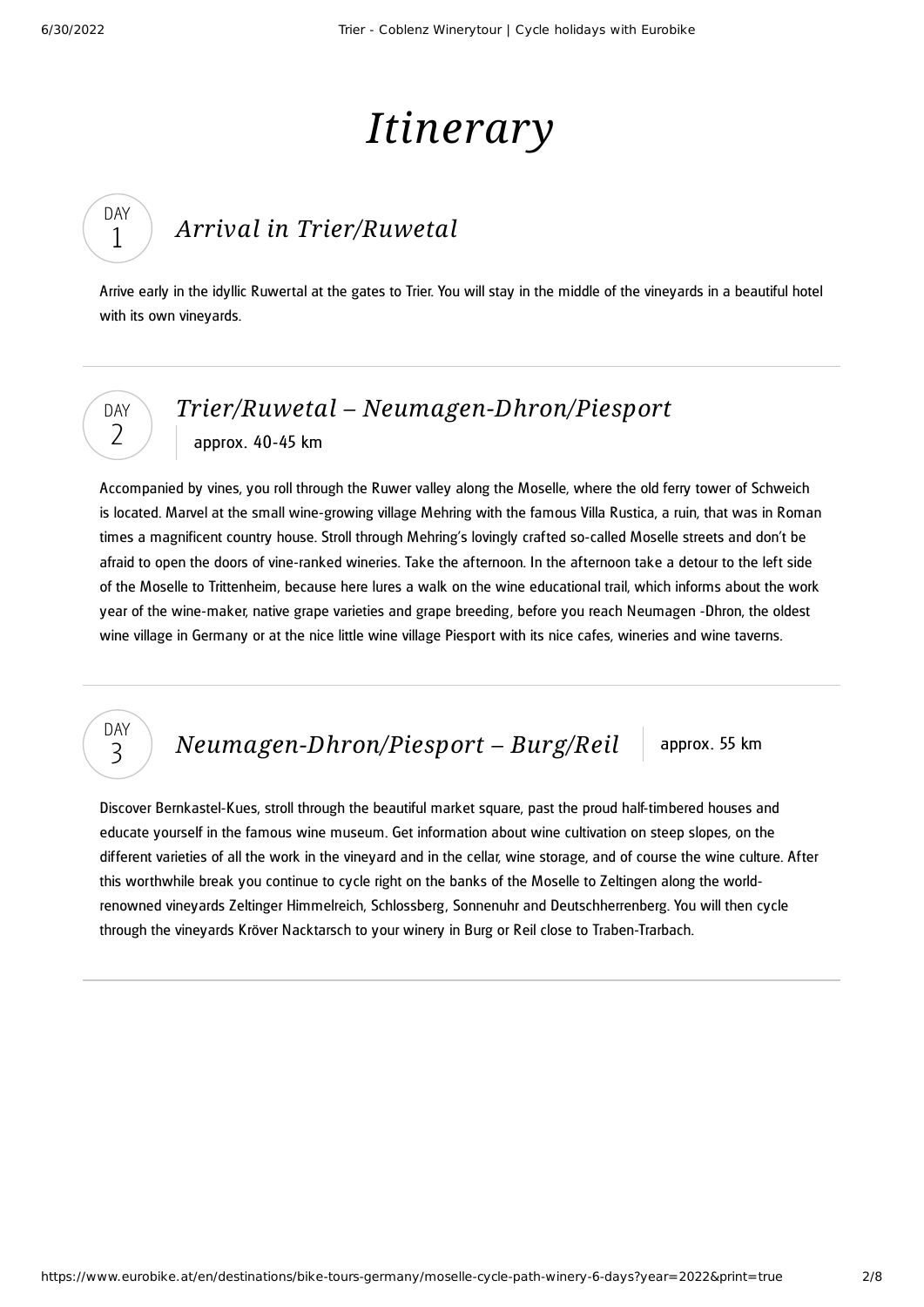

*Burg/Reil – [Pommern/Treis-Karden](#page-2-0)* approx. 55/60 km

<span id="page-2-0"></span>In the morning , you roll through the vineyards to Zeller Schwarze Katz. Marvel at the in Germany still unique bridge that connects Bullay with Alf. It crosses as steel structure the Mosel at double-level, above is the rail and down is the road. Discover the romantic village of Beilstein with its nickname "Rothenburg an der Mosel", stroll through the picturesque center of Cochem, visit the old imperial castle from the 11th Century or visit the 'Rieslingstub'n'. Take place between historic winery equipment or sit outside when the weather allows in vineyards courtyard with its shady roof of vine leaves. The delicately fruity Riesling from the famous Schiefer-Steillagen around Cochem transformed here into a fruity, mineral wine and offers delicious easy-drinking pleasure. With these impressions, you can quickly reach the charming wine village of Pomerania and your vineyard where you can stay the night.



*[Pommern/Treis-Karden](#page-2-1)* – *Coblenz* approx. 45/50 km

<span id="page-2-1"></span>Today an detour lures (4 kilometers) to the medieval Burg Eltz, one of the most beautiful and best preserved castles in Germany. Wonderfully romantic and nestled in unspoiled nature, it looks like a true fairy-tale castle, inviting and majestic at the same time. Take part in an informative tour of the castle. Then you will cycle back to the Moselle bike path and roll down to the historic wine town Kobern Gondorf. Visit here a terraced vineyard, because they have almost exclusively steep slopes. These are usually very rocky and therefore for the most part only buildable on more or less small terraces. On these steep slopes mainly grow Riesling and Pinot Noir grapes. Get first hand information from the winery on its work and its products. Afterwards, enjoy the last few kilometers cycling along the river. Take a short trip through the wine village Winningen, which is one of the most beautiful villages in Germany and look forward to a great end to the day in the city of Koblenz on the German Corner.

DAY 6

*[Departure](#page-2-2) or extension*

<span id="page-2-2"></span>After breakfast your varied cycling holiday ends.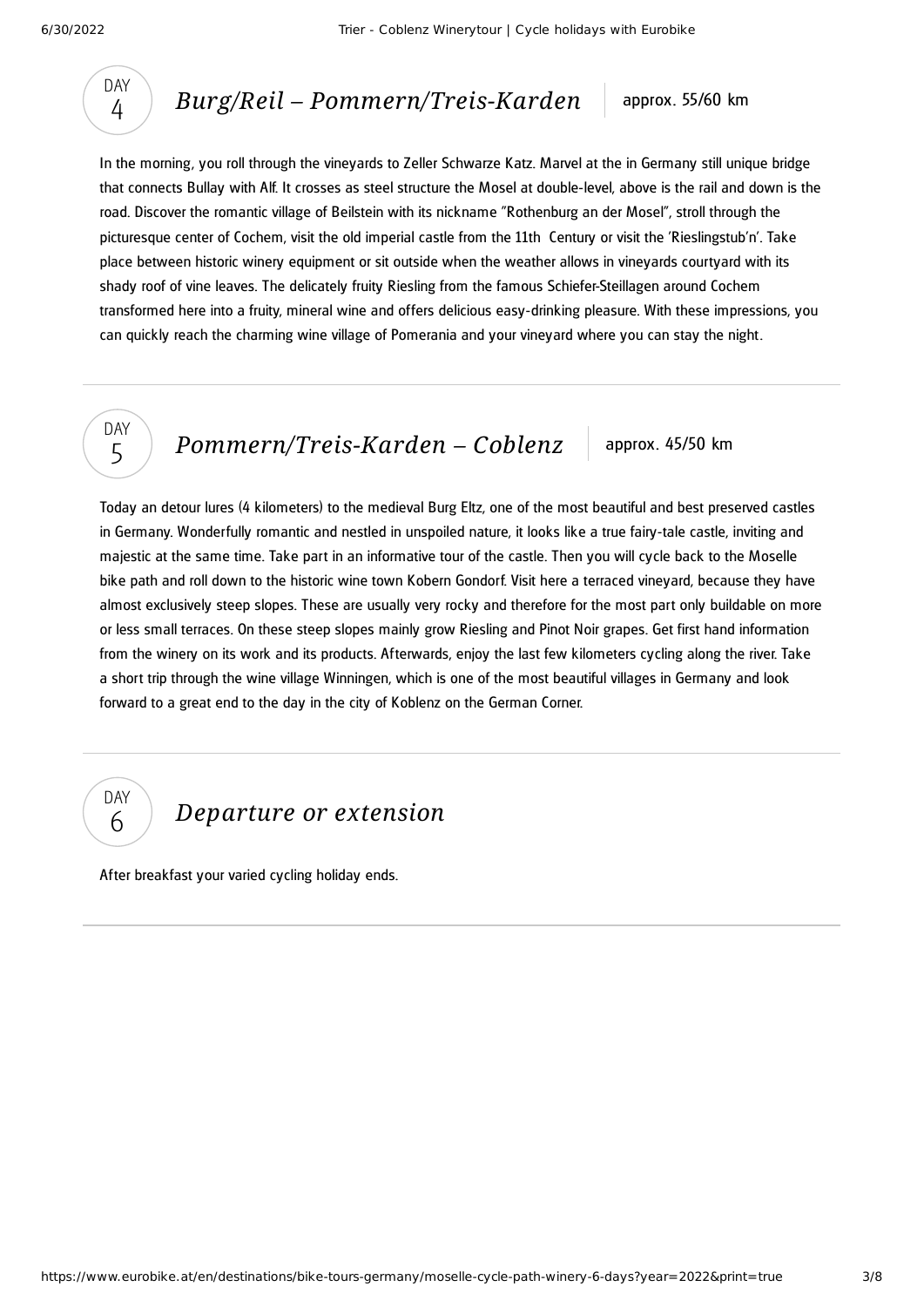6/30/2022 Trier - Coblenz Winerytour | Cycle holidays with Eurobike

# *Tour character*

Really relaxed cycling in mostly flat terrain.

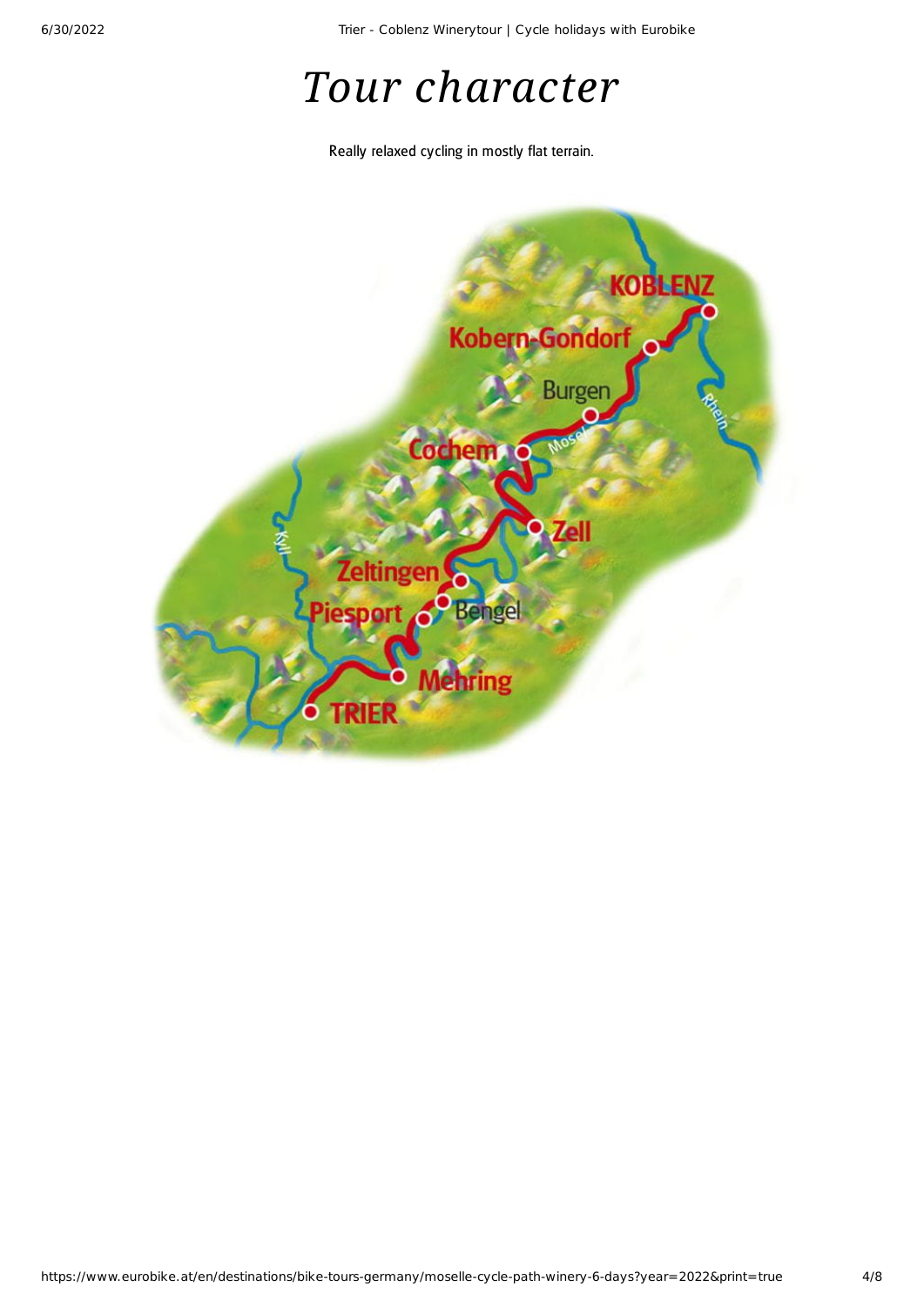### *Prices and events*

#### *Place of arrival: Trier/Ruwertal*

|                                                                      | Season 1<br>14.04.2022 - 30.04.2022   01.10.2022 - 22.10.2022  <br>Arrival daily | Season 2<br>01.05.2022 - 12.08.2022  <br>Arrival daily | Season 3<br>13.08.2022 - 30.09.2022  <br>Arrival daily |  |  |
|----------------------------------------------------------------------|----------------------------------------------------------------------------------|--------------------------------------------------------|--------------------------------------------------------|--|--|
| Moselle cycle path Winerytour, Trier - Coblenz, 6 days, DE-MORTK-06X |                                                                                  |                                                        |                                                        |  |  |
| Base price                                                           | 522.00                                                                           | 570.00                                                 | 610.00                                                 |  |  |
| Surcharge single room                                                | 155.00                                                                           | 155.00                                                 | 155.00                                                 |  |  |

Category: 1x wine hotel, 3x wineries, 1x town hotel in Coblenz

# *Additional nights*

#### *Place of arrival: Trier/Ruwertal*

|                       | Season 1<br>Apr 14, 2022 - Apr 30, 2022  <br>Oct 1, 2022 - Oct 22, 2022  <br>Arrival daily | <b>Season 2</b><br>May 1, 2022 - Aug 12,<br>2022<br>Arrival daily | Season 3<br>Aug 13, 2022 - Sep 30,<br>$2022$  <br>Arrival daily |
|-----------------------|--------------------------------------------------------------------------------------------|-------------------------------------------------------------------|-----------------------------------------------------------------|
| <b>Trier/Ruwertal</b> |                                                                                            |                                                                   |                                                                 |
| Double room p. P.     | 68.00                                                                                      | 68.00                                                             | 68.00                                                           |
| Surcharge single room | 31.00                                                                                      | 31.00                                                             | 31.00                                                           |
| Coblenz               |                                                                                            |                                                                   |                                                                 |
| Double room p. P.     | 63.00                                                                                      | 63.00                                                             | 63.00                                                           |
| Surcharge single room | 21.00                                                                                      | 21.00                                                             | 21.00                                                           |

### <span id="page-4-0"></span>*Our [rental](#page-4-0) bikes*

*Filter*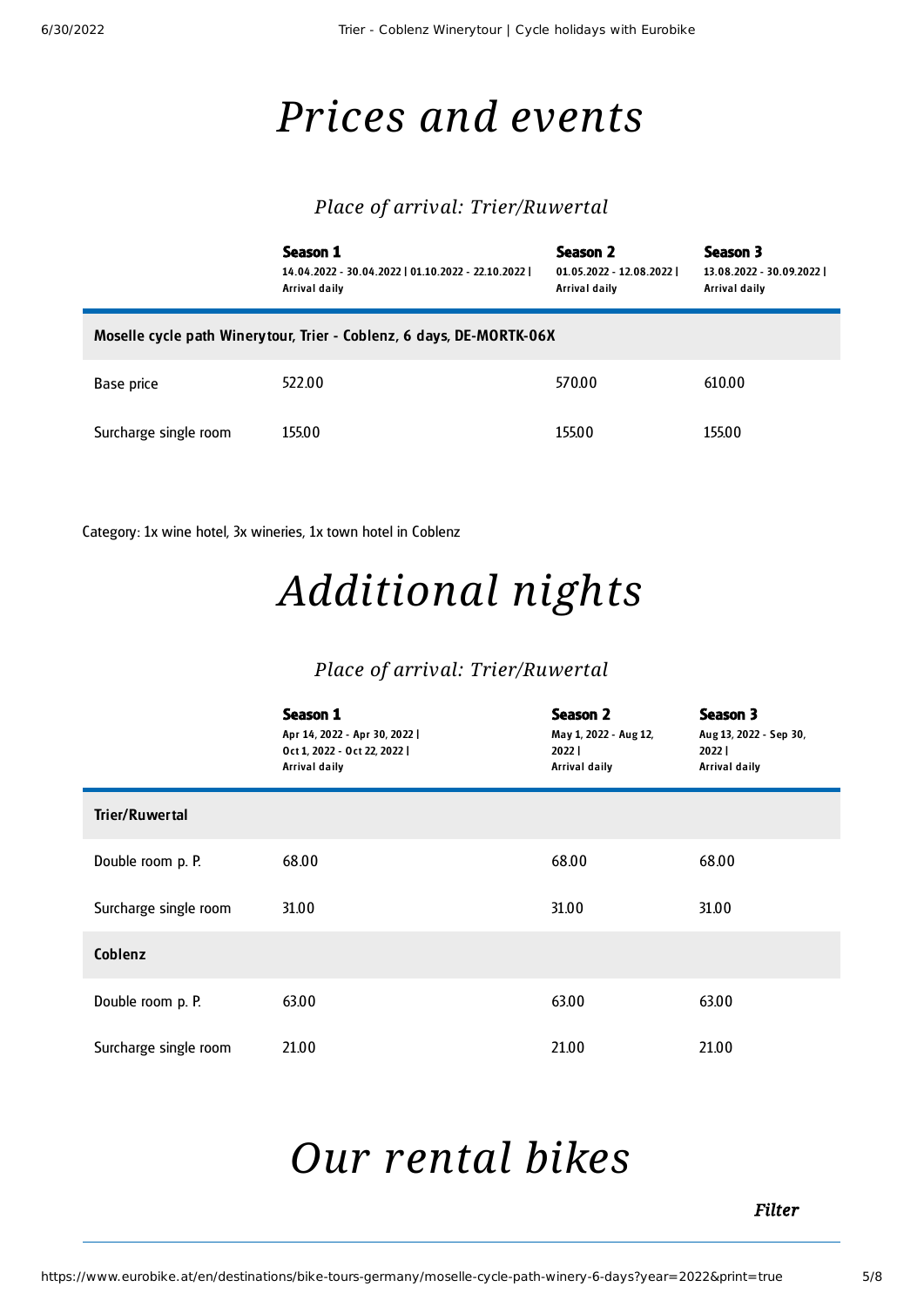| 27-gear unisex       | 70.00  |
|----------------------|--------|
| 27-gear gents        | 70.00  |
| 7-gear unisex        | 70.00  |
| 7-gear gents         | 70.00  |
| <b>Electric bike</b> | 180.00 |

Prices per person in EUR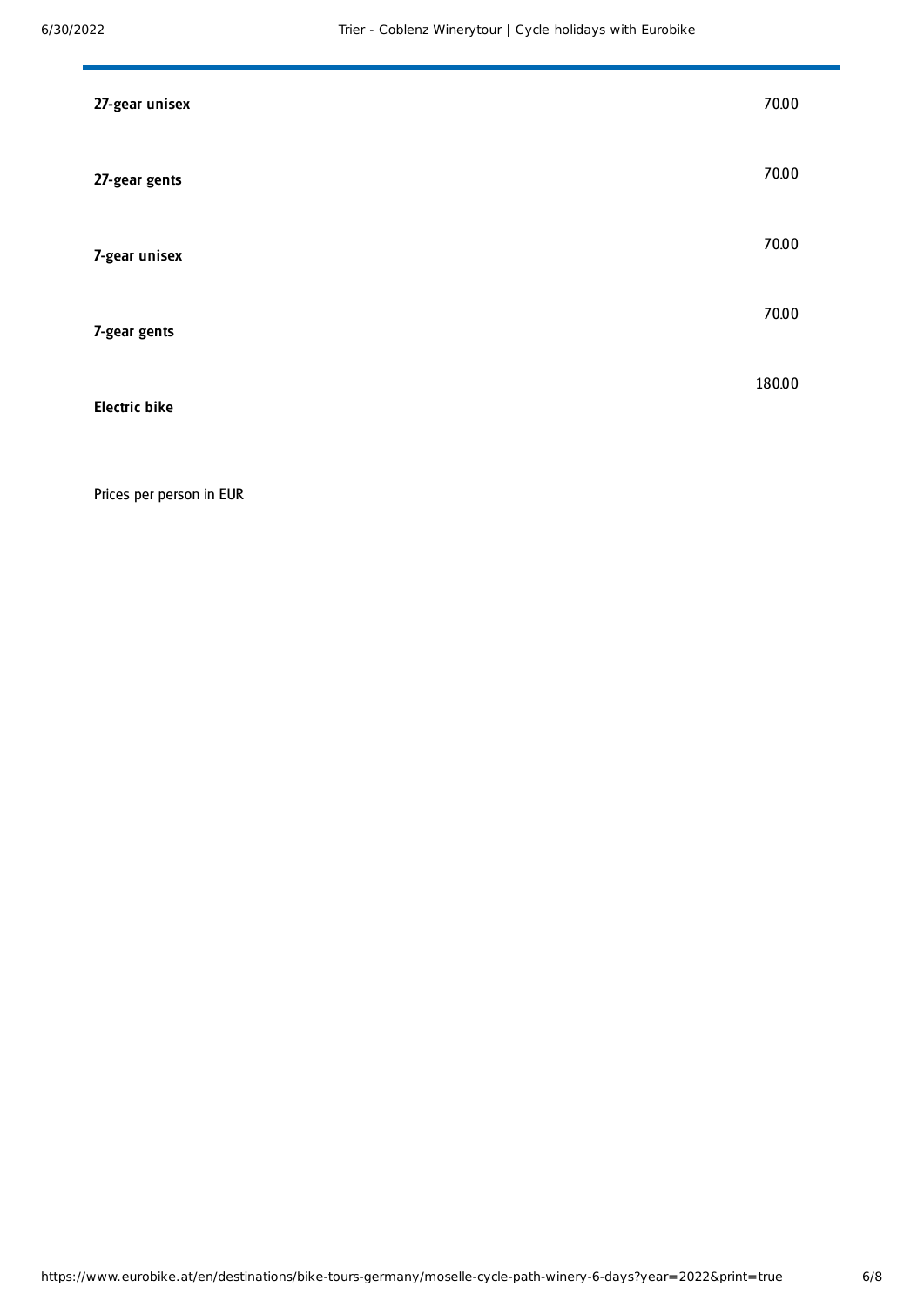# *Services and infos*

#### **Services**

### Included:

- Accommodation as already mentioned
- Breakfast
- Luggage transfer
- Best developed route
- Detailed travel documents 1x per room (German, English) with route maps, route description, local attractions, important telephone numbers
- 3 Cellar tours and wine tastings in Neumagen- $\bullet$ Dhron/Piesport, Burg/ Reil and Pomerania
- Service hotline

#### Infos

### Arrival / Parking / Departure:

- Trier train station
- Public car par in Trier without fee, no reservation possible.

Public multi story car park in the centre of Trier costs approx. EUR 10 to 15 per day, to be paid at the time, no reservation possible

Good train connections from Coblenz to Trier

### Optional extras:

- Return transfer by minibus to Trier daily approx.  $\bullet$ 9am, costs EUR 65 per person, for your own bike additionally EUR 19, to be paid at the time, reservation is necessary
- Guided city tour in Trier (German) daily at 10.30  $\bullet$ am/2.30 pm EUR 14 per person

#### Things to note:

- Tourist tax, if due, is not included in the price!
- Further important information according to the  $\bullet$ package travel law can be found [here](https://www.eurobike.at/en/travel-information/before-the-tour/pci)!